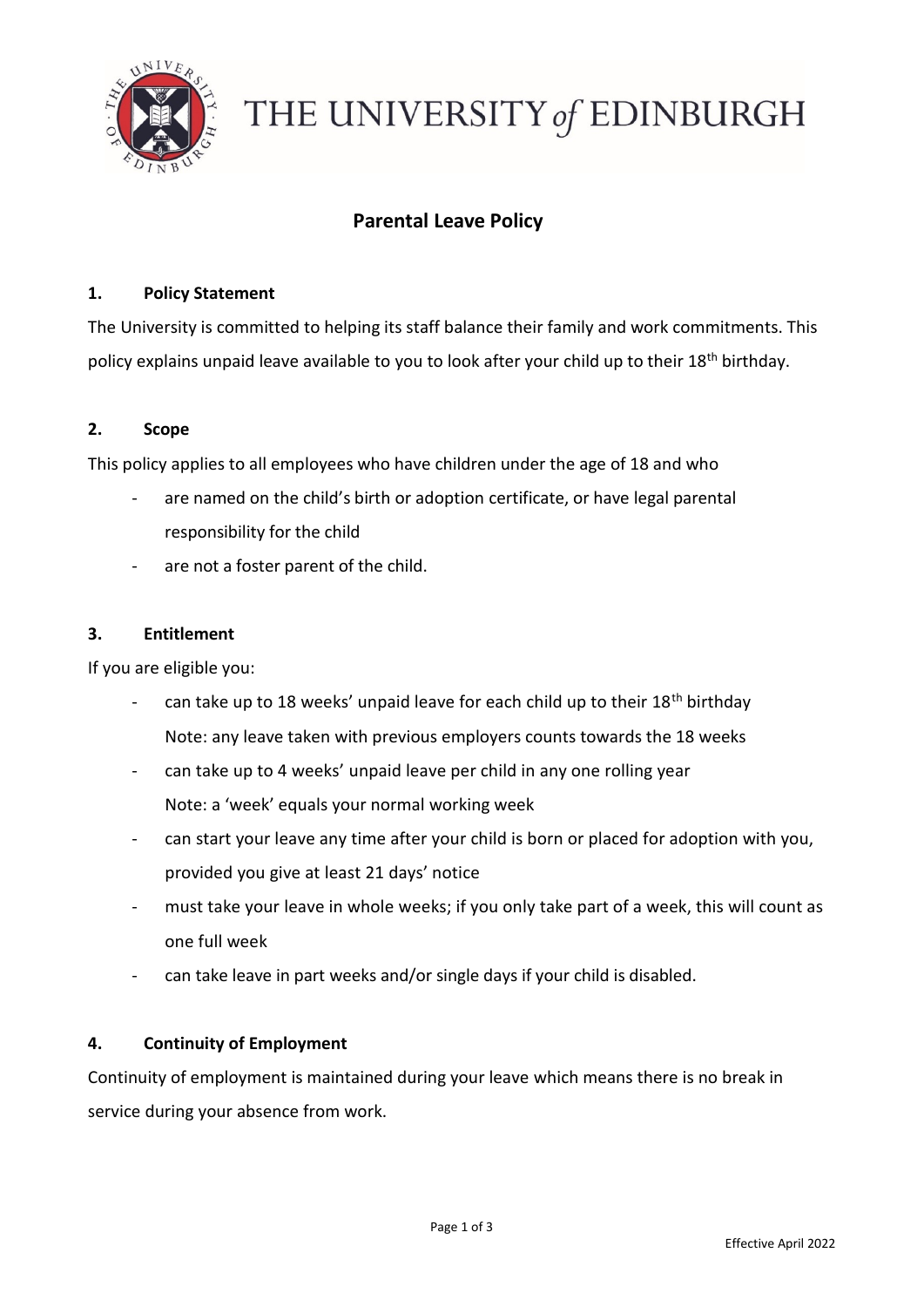#### **5. Terms and Conditions of Employment**

All terms and conditions of employment remain in place during your leave, except those which relate to pay. However, you will still receive any pay awards or increments that apply once you return to work. You will continue to receive non-cash benefits, such as accrual of annual leave.

#### **6. Pension Contributions**

Since leave is unpaid, you may not earn enough in a pay period to make your regular pension contribution. The [Pensions team](mailto:PensionsManager@ed.ac.uk) will contact you directly if there are any pension implications that you should be aware of and will advise you of your options regarding your pension contributions.

#### **7. Links to Other Relevant Policies and Guidance**

You may find it useful to refer to other relevant University policies which you can find on the HR [web pages.](https://www.ed.ac.uk/human-resources/policies-guidance/a-to-z-of-policies-and-guidance)

### **8. Policy History and Review**

Approval Date : April 2022 Approved by: HRPDG for CJCNC Year of Next Review: 2025